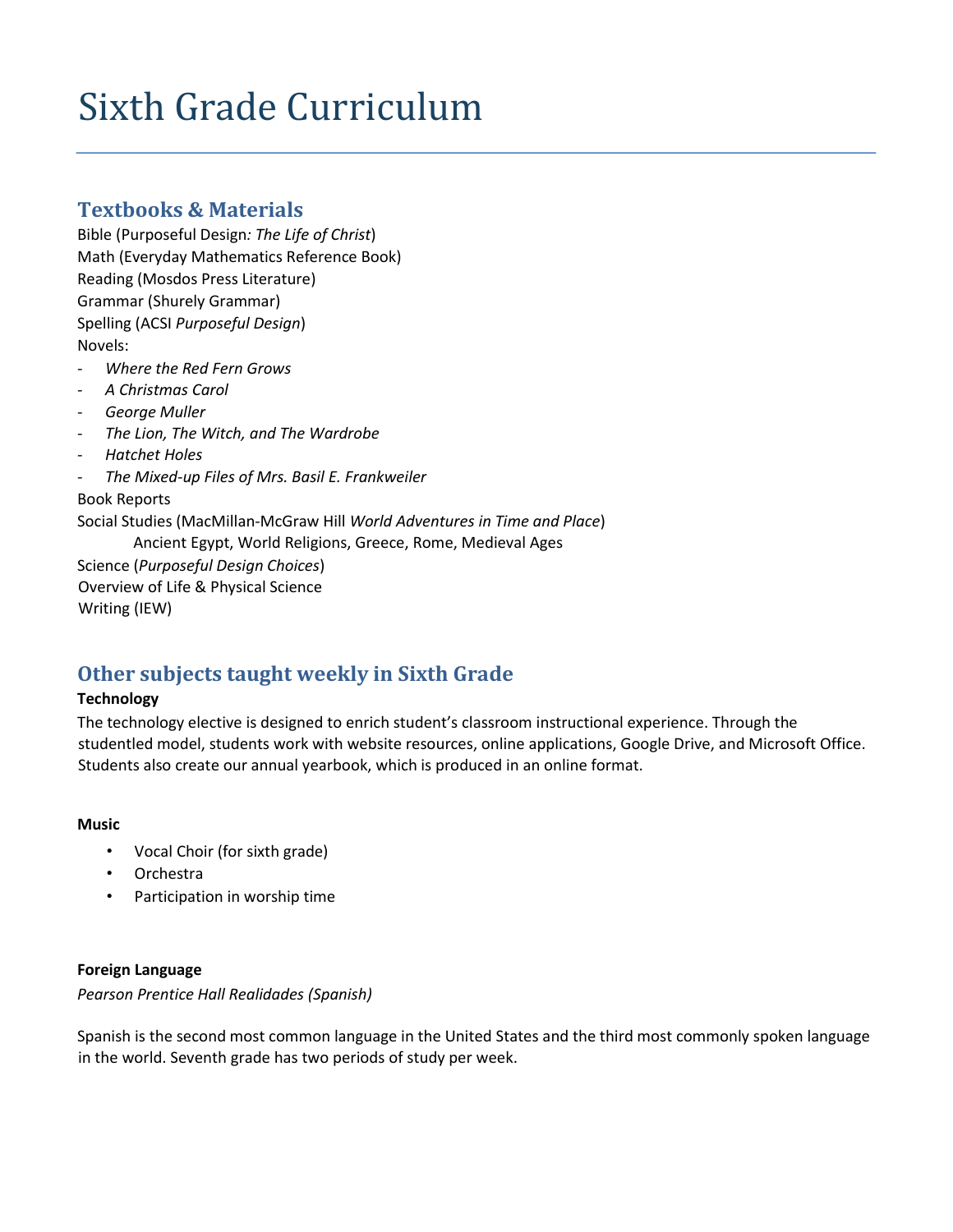Topics include understanding Spanish-speaking culture through music, food, art, literature, history, and everyday traditions. The study of Spanish may expand career opportunities for students. Studying Spanish improves firstlanguage skills.

Units of study are:

- Mis amigos y yo
- La escuela
- La comida
- Los pasatiempos

## **Physical Education**

Middle School students participate in coed classes and gender specific classes. Traditional sports skills are taught as well as the President's Physical Fitness Challenge.

## **Middle School Electives**

## *ART*

The VCS art program focuses on understanding that God formed us in his image as creative beings. As a result, each student has been gifted with the ability to create, design, and discover in unique ways. The Elements of Art are introduced and built upon each year through exposure to both traditional and non-traditional art forms, interdisciplinary study, and self-evaluation that focuses more on the learning process than the end product. At VCS we strive to encourage and equip students with creative thinking and reasoning skills that go beyond the art classroom and into all areas of the student's life. At the end of the year, students work is displayed at an art show the chronicles student projects and growth over the year.

Sixth grade applies prior learned skills to make their own designs. The elementary level is based on copying but the middle school level is design-based. That is, taking the prior learned skills and making their own designs. 3-D forms, drawing, and learning the vocabulary of the elements of art are taught.

## **Drama Club**

Techniques and skills of drama are taught. Past performances include C. S. Lewis' *The Lion, The Witch, and The Wardrobe, A Hundred Dresses* and *Fantastic Mr. Fox.* 

### **Sports**

- Boys and Girls Soccer
- Boys and Girls Basketball
- Boys and Girls Track and Field

## **Community Service Projects**

Jesus Focus Food Pantry Phil Abundance

### **Yearbook**

Students work with staff to produce our annual yearbook in an online format. This elective provides real-life practice of skills learned in technology class.